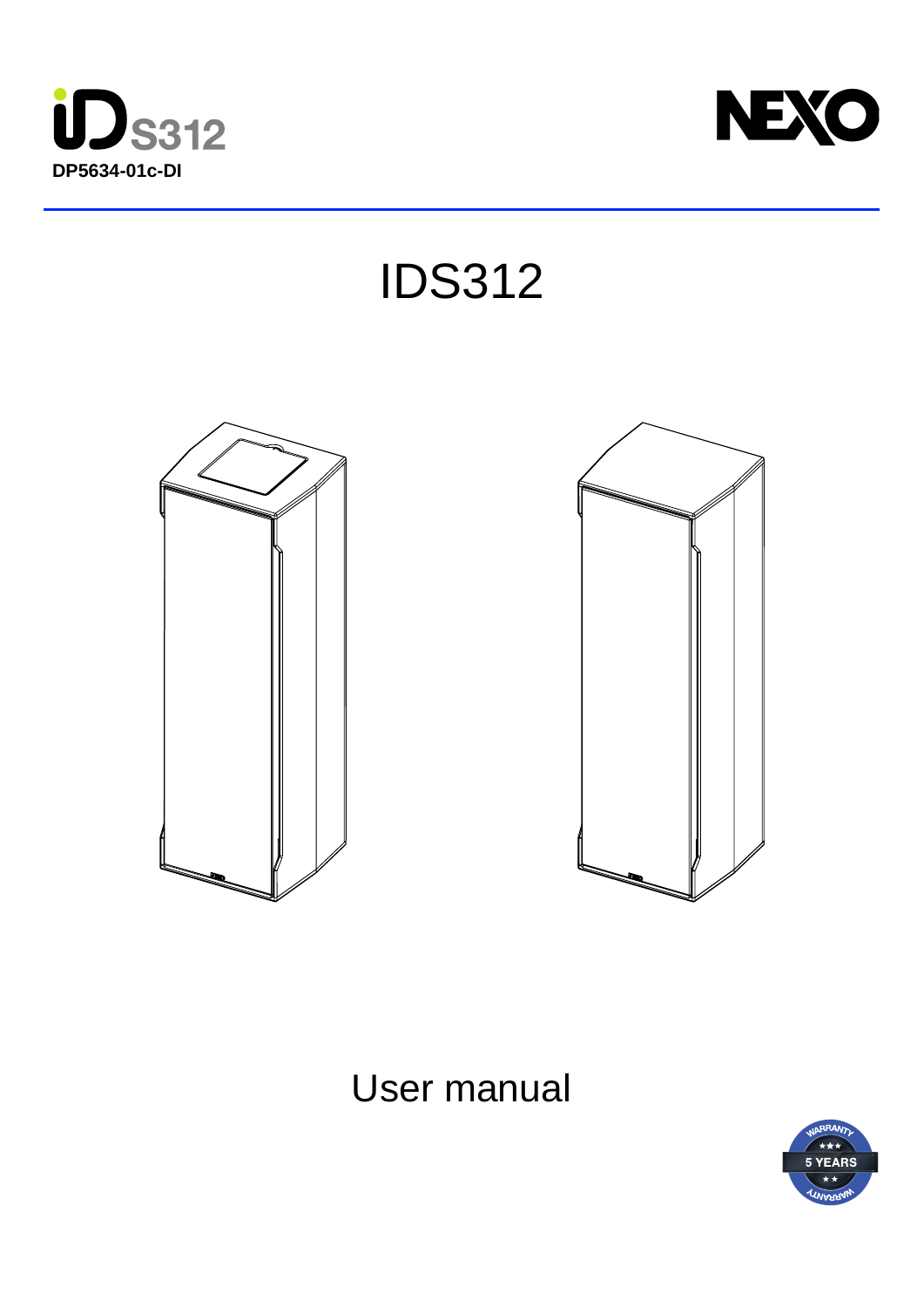# <span id="page-1-0"></span>TABLE OF CONTENTS

| $\overline{7}$ |
|----------------|
|                |
|                |
|                |
| 13             |

|                                                                                                         | <b>EU Conformity declaration</b>                                        |
|---------------------------------------------------------------------------------------------------------|-------------------------------------------------------------------------|
| We,                                                                                                     | <b>NEXO SA</b><br>ZA DU PRE DE LA DAME JEANNE<br>60128 PLAILLY - France |
| Declare under our sole responsibility that the product Loudspeaker<br>Type<br>Serial number             | <b>IDS312</b><br>On the product                                         |
| Is in conformity with the provisions of the following directive<br>including all applicable amendments: | 2014/35/UE (Low Voltage Directive)                                      |
| Applied rules and standards: EN 13155, EN 62368<br>Plailly, June 2021                                   | Joseph CARCOPINO, R&D Director<br>CANN                                  |
|                                                                                                         |                                                                         |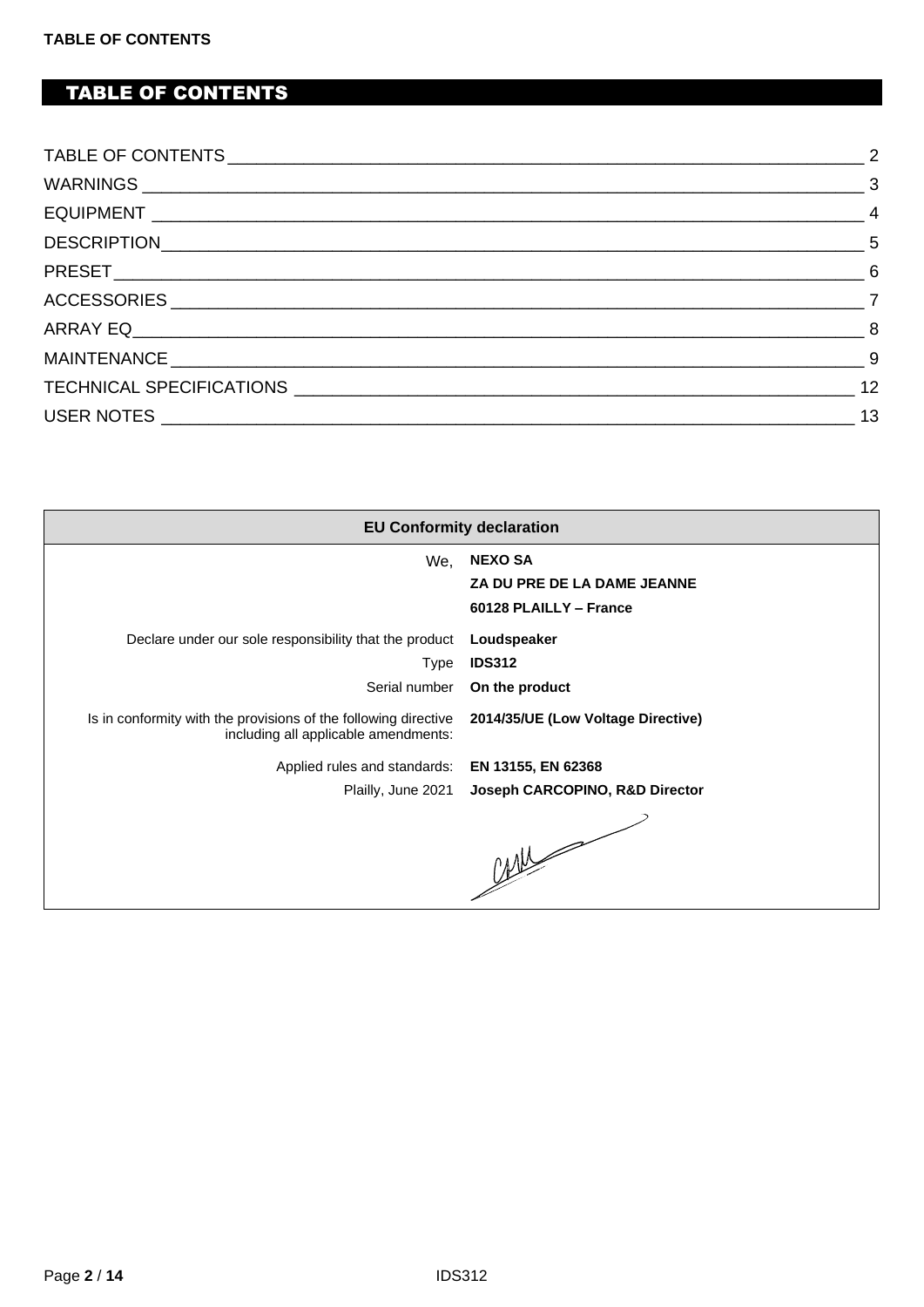## <span id="page-2-0"></span>WARNINGS

#### **PRECAUTIONS**

Do not open the speaker, do not try to disassemble it neither to modify it in any way. The system doesn't include any userrepairable part.

If the system seems to be malfunctioning or damaged, stop using it at once and have it repaired by a NEXO qualified technician.

Do not expose the system directly to the sun or to the rain, do not immerse it into fluids, do not place objects filled with liquid on the system. If a liquid gets into the system, please have it inspected by a NEXO qualified technician.

The connection should be performed by qualified technician, by ensuring that power is off.

Operating temperature with temperate climate: 0°C to +40°C (+32°F to +104); -20°C à +60°C (-4°F to +140°F) for storage.

#### **SAFETY INFORMATIONS**

Read this manual before using the speaker.

Keep this manual available for further reference. Observe all warnings and cautions.

Please check the NEXO Web site **nexo-sa.com** to get the most up-to-date version of this manual.

Ensure you are aware of the safety rules applying to rigging, stacking or installing on tripod or speaker stand. Failure to observe these rules may expose persons to potential wounds or even death.

Only use the system with accessories specified by NEXO.

Please always consult a NEXO-accredited technician if the installation needs architectural works and observe following precautions:

#### **Mounting Precautions**:

- Please select screws and mounting location supporting 4 times the system weight.
- Do not expose the system to excessive dust, vibrations, to extreme cold or hot temperatures, to reduce the risk of damaging components.
- Do not place the system in an unstable position: it could fall accidentally.
- If the system is used on a tripod, please ensure the tripod's specifications are adapted and that its height does not exceed 1.40m/55". Do not move the tripod with the system in position.

#### **Connection and Powering Precautions:**

- Unplug connected cables before moving the system.
- Power off the system before connecting the system.
- When switching on the installation, the amplifier must be powered last; when switching the installation off, shut off the amplifier first.
- If you work by cold temperatures, progressively raise the level to nominal value during the first minutes of use, to allow the system components to stabilize.

#### **Please check regularly the system condition.**

#### **HIGH SOUND PRESSURE LEVELS**

Exposure to very high sound pressure levels may cause permanent hearing losses. Degrees of hearing losses may be different from one person to another, but almost everybody will be affected if exposed to high sound pressure levels during a long period of time. The OSHA (Occupational Safety and Health Administration) American Agency specified the following maximal exposures:

| Number of Hours       | Sound Pressure Level (dBA),<br>Slow Response |
|-----------------------|----------------------------------------------|
| 8                     | 90                                           |
| 6                     | 92                                           |
|                       | 95                                           |
| 3                     | 97                                           |
| 2                     | 100                                          |
| $1\frac{1}{2}$        | 102                                          |
|                       | 105                                          |
| ⅓                     | 110                                          |
| $\frac{1}{4}$ or less | 115                                          |

#### **WASTE OF ELECTRIC OR ELECTRONIC EQUIPMENT**



This symbol on the product or its packaging indicates that this product must not be treated as household waste. Instead, it is your responsibility to hand it over to a designated collection point for the recycling of waste electrical and electronic equipment. By ensuring your waste equipment is recycled, you will help prevent potential negative consequences for the environment and human health, which could appear if this product was not recycled. Recycling helps spare natural resources. For more information about the recycling of this product, please contact your local city office, your household waste disposal service or your reseller.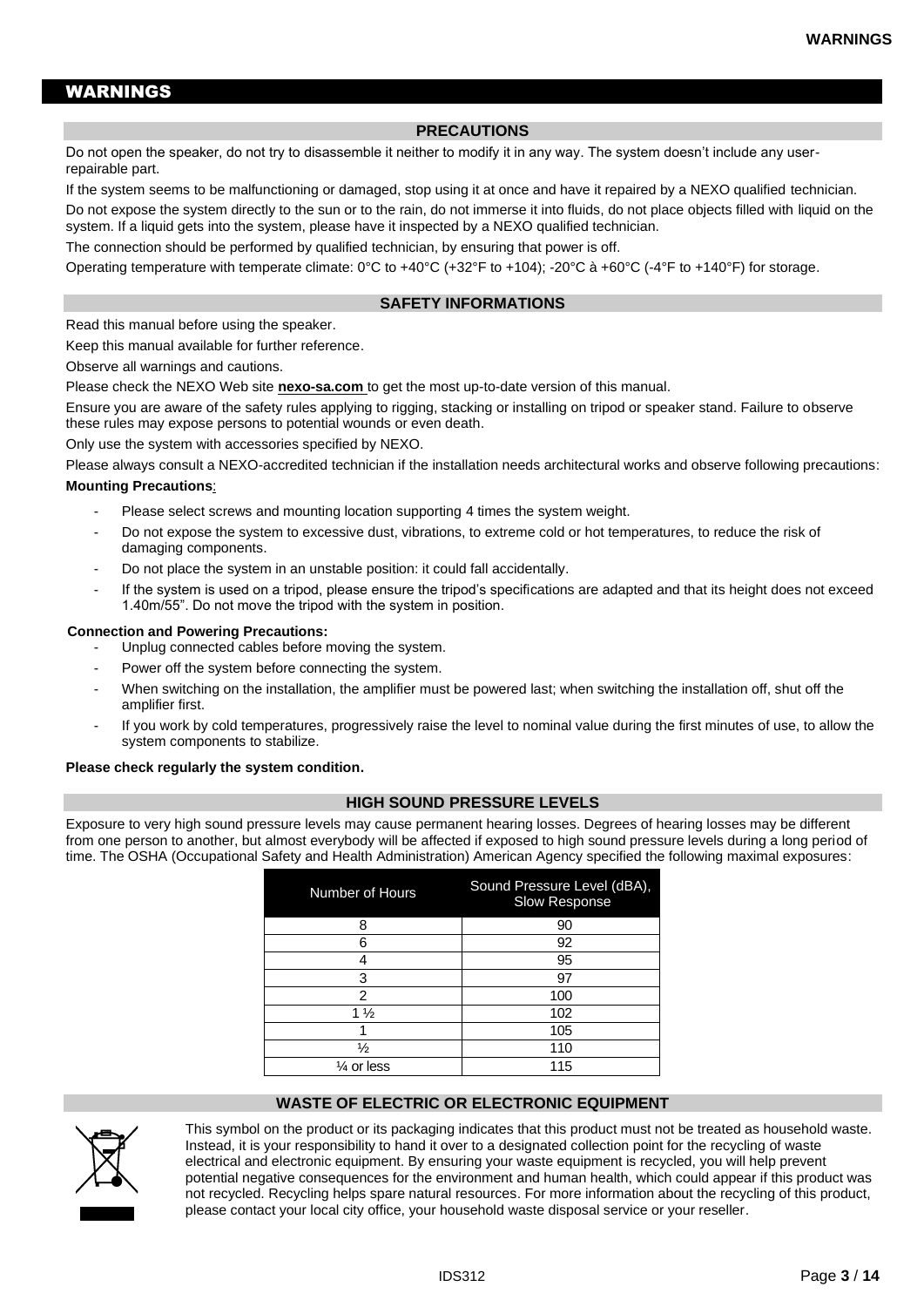# <span id="page-3-0"></span>EQUIPMENT

**Quick connect in the top cover for ID84. (except IDS312-1), 2x NL4 connectors (cable gland for IDS312-I).**

**1 location for accessory assembly.**



## **Assembly with ID84**

Open the trap above IDS312.

Place ID84 on IDS312, magnet keeps it in place

## **IMPORTANT**

Speaker must always be installed on a horizontal surface.

**Do not use ID84 on IDS312 without using VNT-BP600 and IDT-BPADAPT.**

Stand height and footprint must be defined to prevent assembly from collapsing.

Ensure that audience is not allowed within a safety area which radius is equal or higher than assembly height.

Test steadiness of the assembly by pushing in all directions.

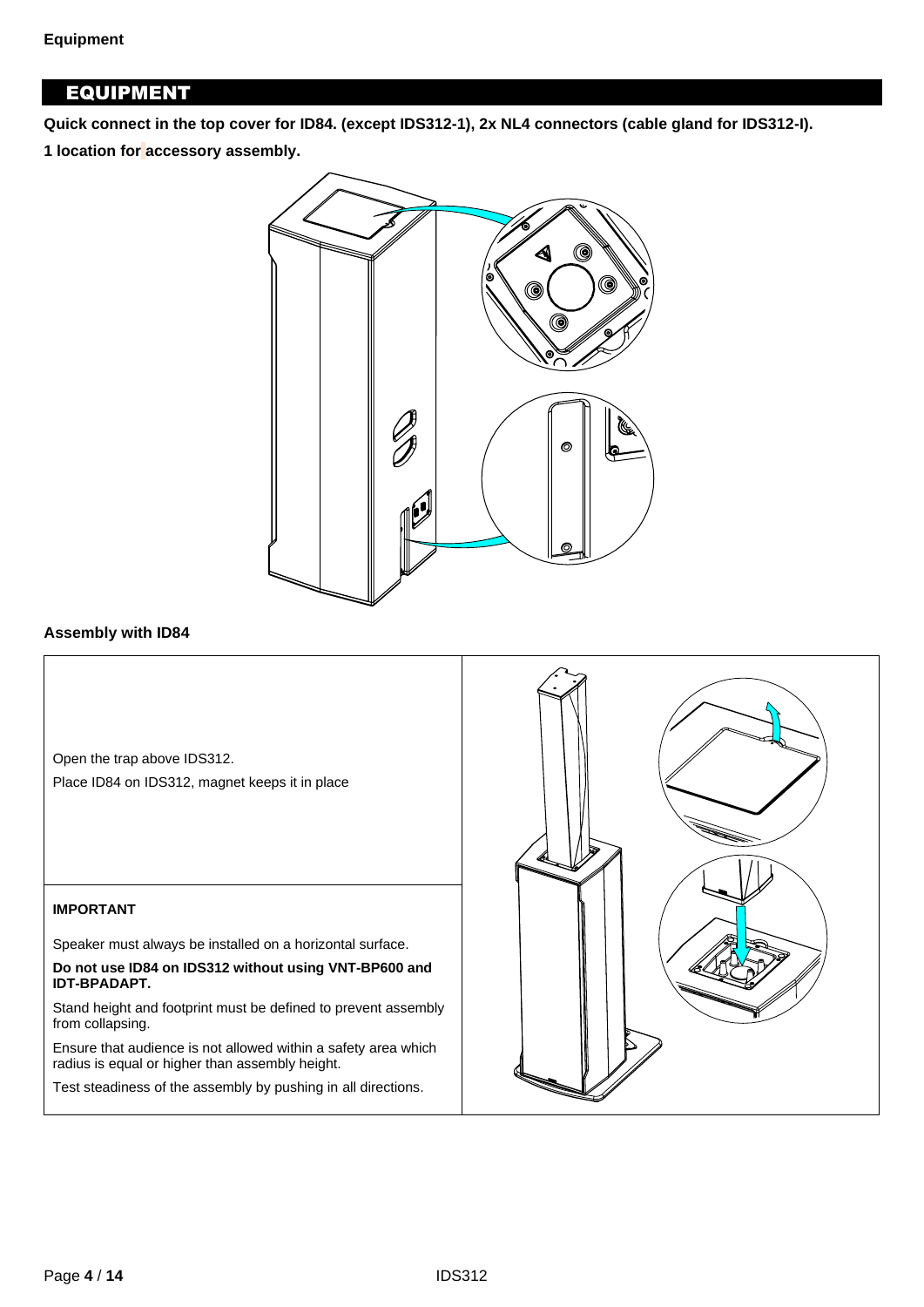## <span id="page-4-0"></span>DESCRIPTION

- $\rightarrow$  IDS312 is a compact and powerful subwoofer, ideally complementing ID84 speakers
- → Versions:
	- IDS312: for Touring Application; black, white
	- IDS312-TIS: for Touring Application, with Installation grille; black, white
	- IDS312-I: for Permanent Installation; black, white
- → IDS312 subwoofer is equipped with two Speakon NL4 connectors, with parallel-wired pins, and a quick connect in the top cover for ID84 (except IDS312-I).
- $\rightarrow$  IDS312 / IDS312-TIS uses the 1+/1- pins, (2+/2- through).
- $\rightarrow$  IDS312-I is equipped with a cable gland M20 (clamping range, Ø 5 to 12 mm), supplied with a fixed cable 2x 2.5 mm<sup>2</sup> section, length 2m, outside diameter 12mm ±1 mm



#### **(1+): Red; (1-): Black / (2+): Orange; (2-): Grey**

- $\rightarrow$  Amplification
	- IDS312 subwoofer must be used with a NEXO processor to handle EQ, phase alignment, crossover and excursion/thermal protection for the system loudspeaker.
	- The following table shows the number of IDS312 subwoofers usable with each solution.

|                  | $DTD +$<br>DTDAMP4X0.7 | $DTD +$<br>DTDAMP4X1.3 | NXAMP4X1mk2        | NXAMP4X2mk2        | NXAMP4X4mk2        |
|------------------|------------------------|------------------------|--------------------|--------------------|--------------------|
| ID <sub>84</sub> | per chanel             | per chanel             | Up to 2 per chanel | Up to 2 per chanel | Up to 2 per chanel |
| ID84L            | per chanel             | per chanel             | Up to 2 per chanel | Up to 2 per chanel | Up to 2 per chanel |
| I IDS312 I       |                        |                        | per chanel         | per chanel         | per chanel         |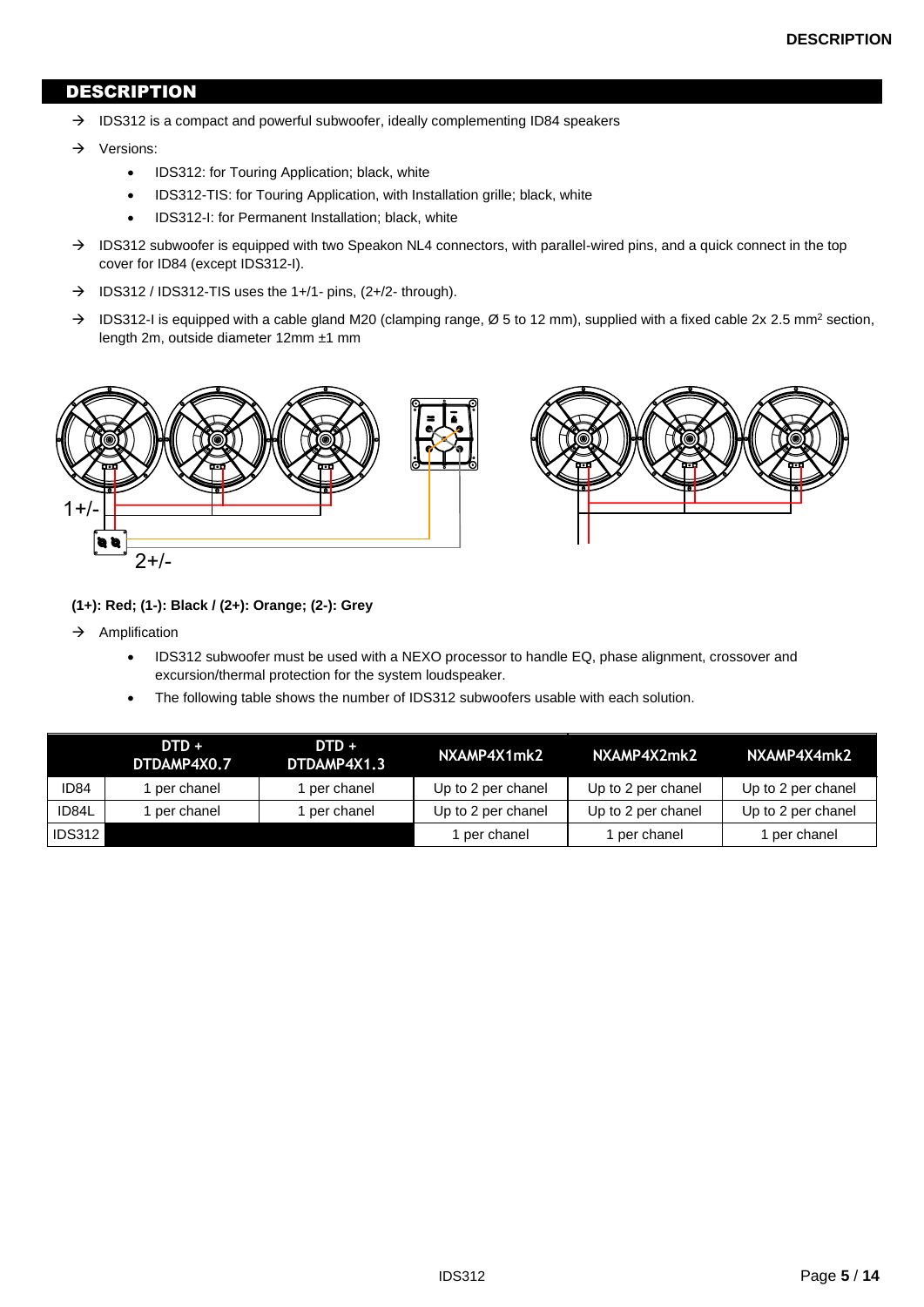# <span id="page-5-0"></span>PRESET

Please consult nexo-sa.com for NEXO TD Controllers firmware information.

- 40 Hz 85 Hz
- 40 HZ 120 Hz
- 40 Hz 150 HZ.
- 63 Hz 120 Hz
- 63 Hz 150 Hz

| 84<br>w<br>о<br>ith |  |
|---------------------|--|
|---------------------|--|

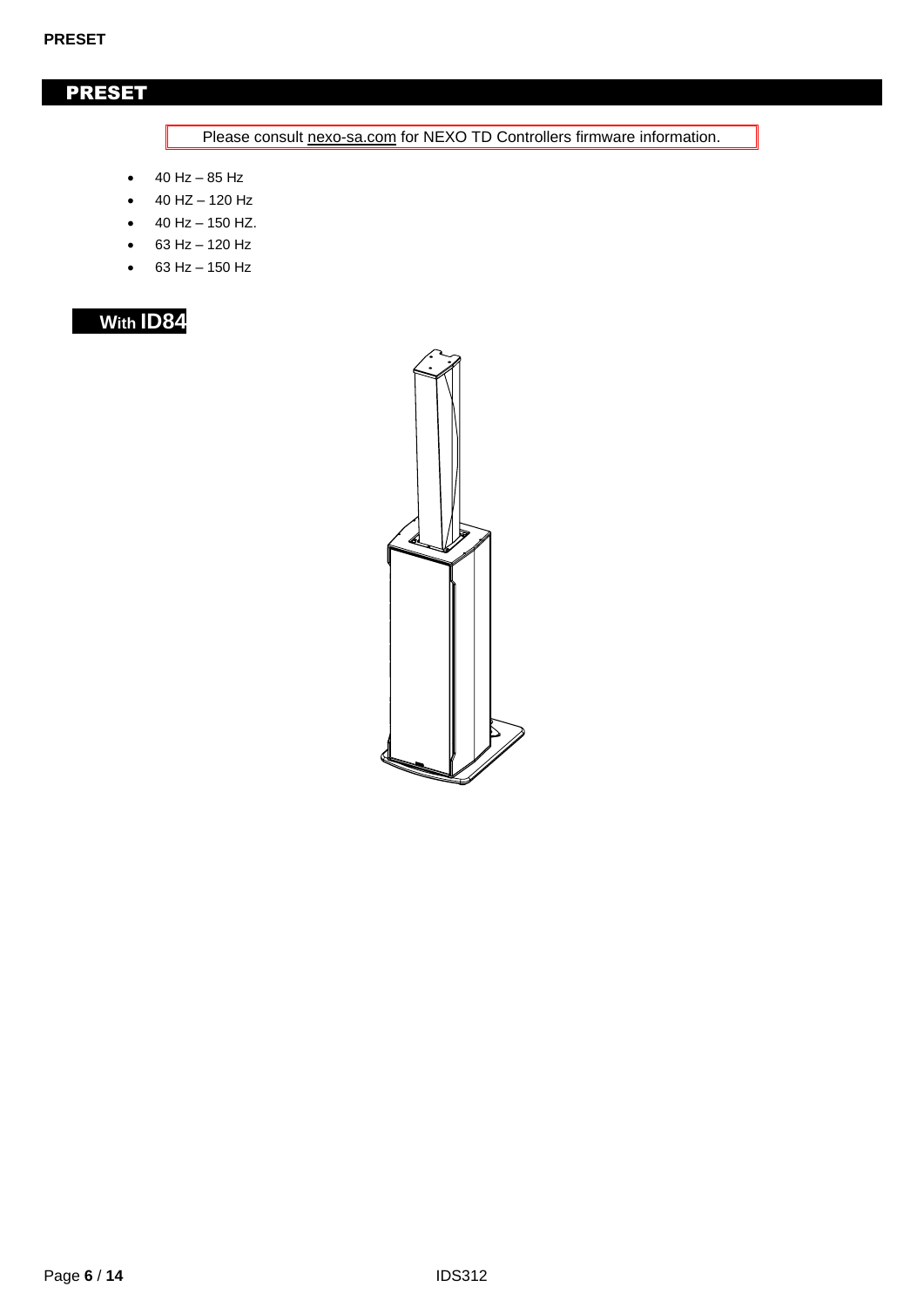## <span id="page-6-0"></span>ACCESSORIES

## **WARNINGS**

**All IDS312 accessories are specifically rated in agreement with structural computations.**

**Never use other accessories – including push-pins – when assembling IDS312 cabinets than the ones provided by NEXO: NEXO will decline responsibility over the entire IDS312 accessory range if any component is purchased from different supplier.**

**PROHIBITED: IDS312 with ID84/ID84L without dedicated accessory**

#### **VNT-BP600**

#### Base plate for ID84/ID84L/IDS312

IDT-BPADAPT must be used to secure ID84/ID84L/IDS312 to the base plate

- $\bullet$  1x ID84L + 1x ID84
- 1x IDS312 + 1x ID84



## **IDT-BPADAPT**



## **IDT-MAT312 (a pair provided with IDS312)**

Rubber pad to use IDS312 in horizontal



**IDT-BAG312: transport bag for 1X IDS312 + pair of IDT-MAT312**

**IDT-2CASE312: flight case for 2X IDS312 + 2 pairs of IDT-MAT312**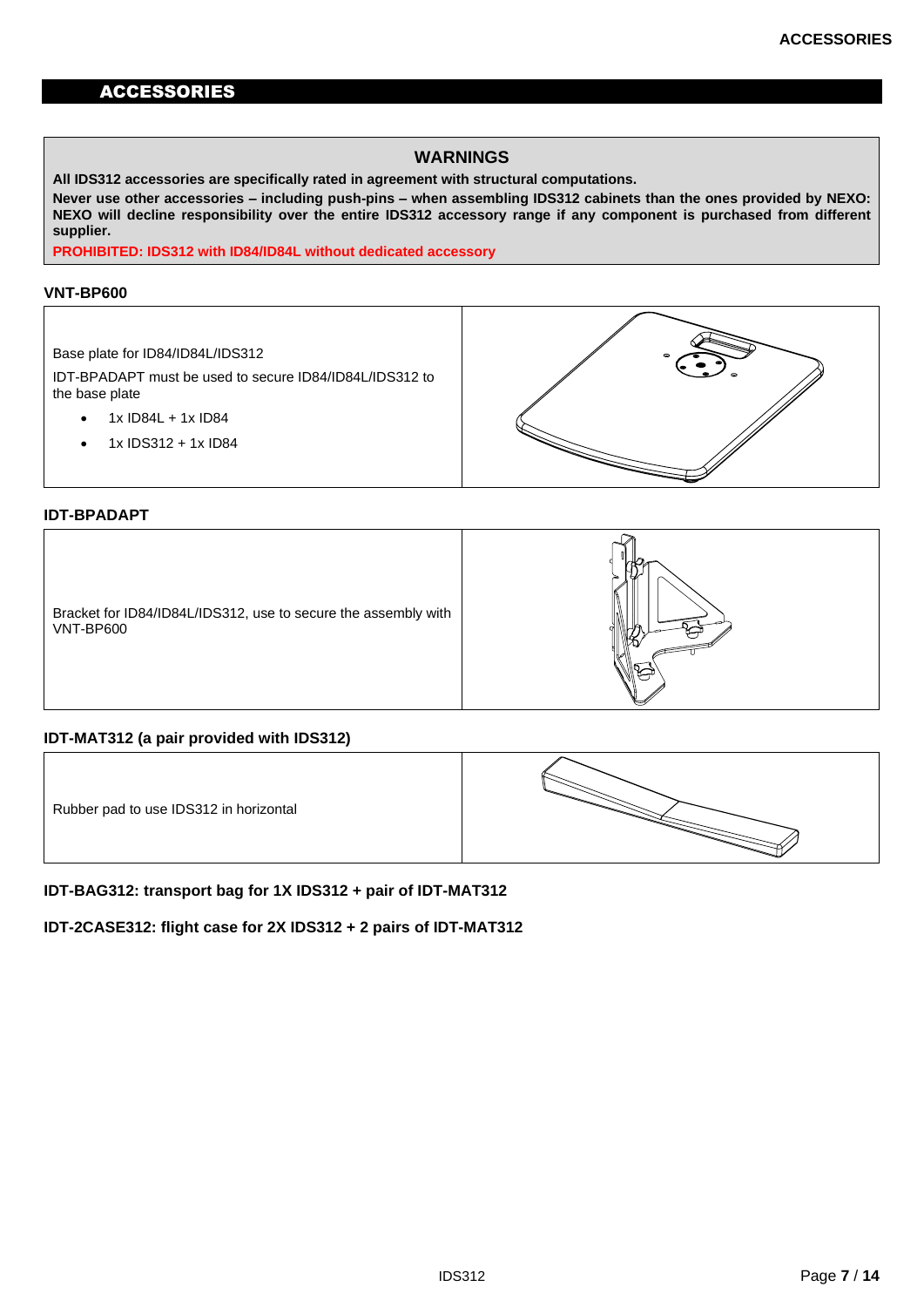# <span id="page-7-0"></span>ARRAY EQ



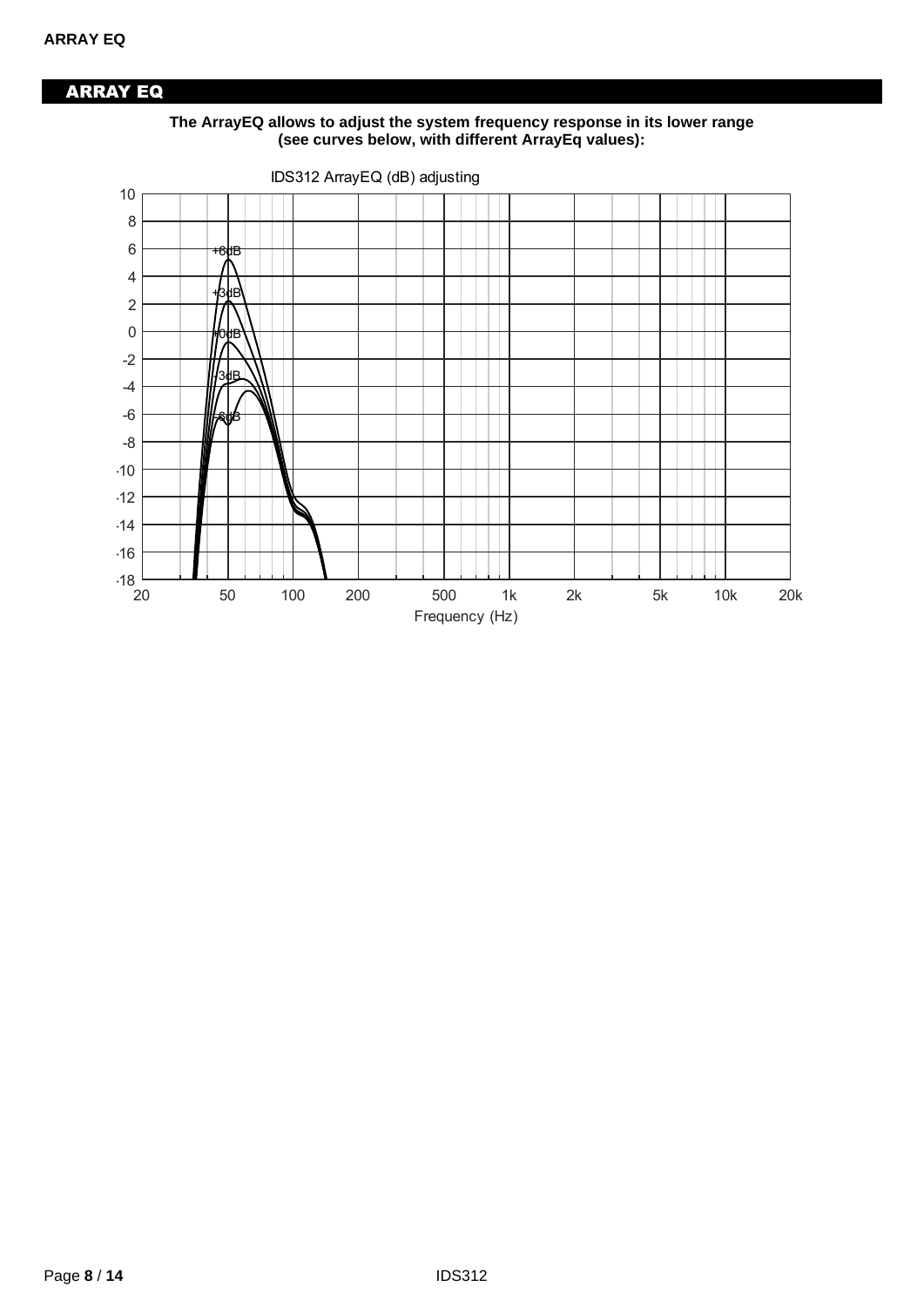# <span id="page-8-0"></span>MAINTENANCE

## **Grille Changing:**

- **Remove 2 screws.** Tx25. *Tightening torque 2.0Nm*
- **Tilt slightly the grille and pull it downward.**



## **12'' Driver**

• **Remove 8 screws for each driver.** *Tightening torque 3.5Nm*

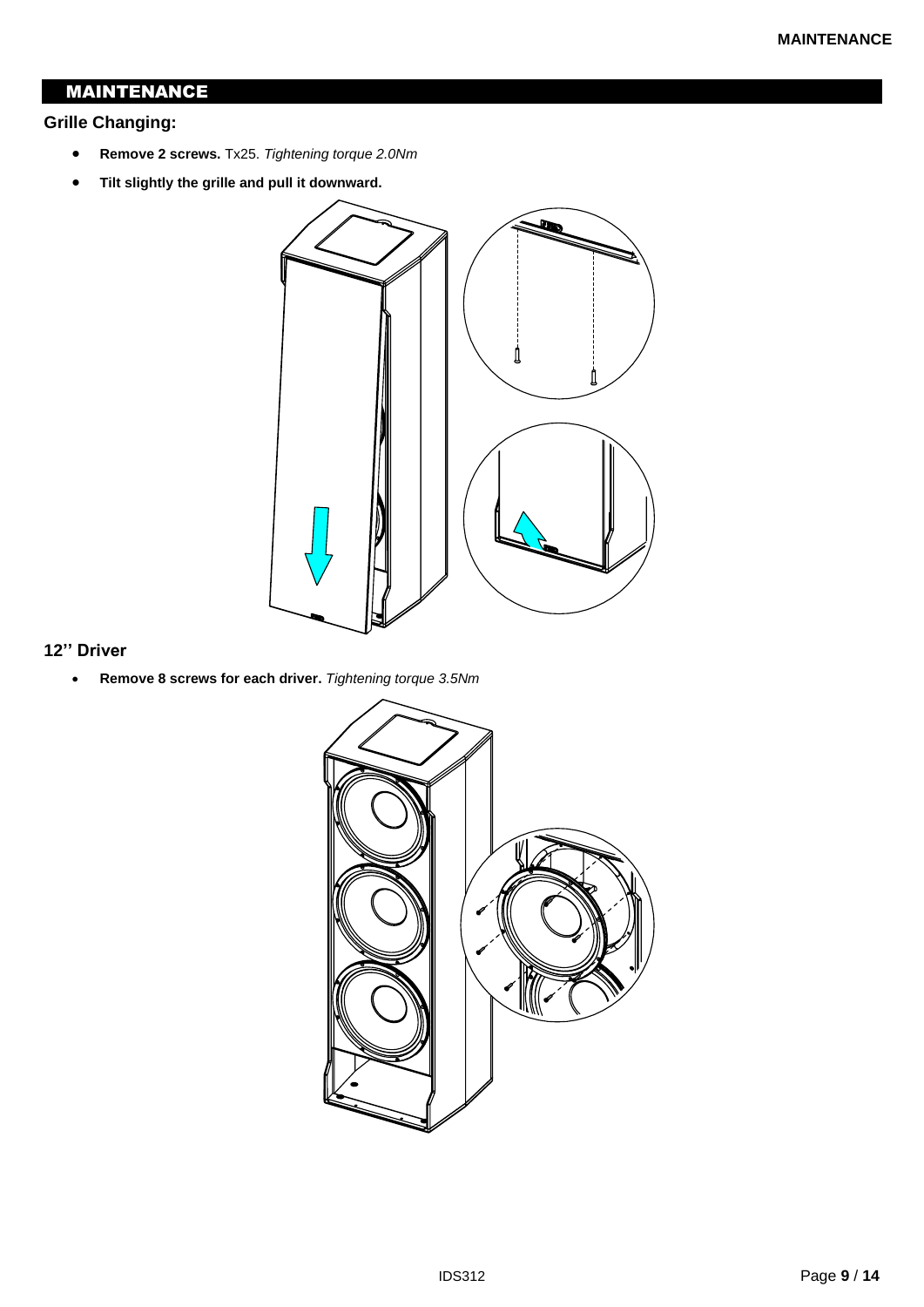# **Spare parts IDS312 T&TIS**



| <b>MARK</b> | <b>QUANTITY</b> | <b>REFERENCE</b> | <b>DESIGNATION</b>                                            |
|-------------|-----------------|------------------|---------------------------------------------------------------|
|             |                 | 05IDS312TOP      | Top cover plate Black                                         |
|             |                 | 05IDS312TOP-PW   | Top cover plate White                                         |
| 2           | 3               | 05HPB12ND        | <b>HP12</b>                                                   |
|             | 3               | 05N12ND-4R/K     | Recone kit                                                    |
| 3           |                 | 05IDS312UA       | Complete grille Black (with fasteners) for T version          |
|             |                 | 05IDS312UA-PW    | Complete grille White (with fasteners) for T version          |
|             |                 | 05IDS312UA-I     | Complete grille Instal Black (with fasteners) for TIS version |
|             |                 | 05IDS312UA-IPW   | Complete grille Instal White (with fasteners) for TIS version |
| 4           | 4               | 05PATIN100       | Rubber pad with nuts & washers                                |
| 5           |                 | 05IDS312FPA      | CNX complete Black (with screws)                              |
|             |                 | 05IDS312FPA-PW   | CNX complete White (with screws)                              |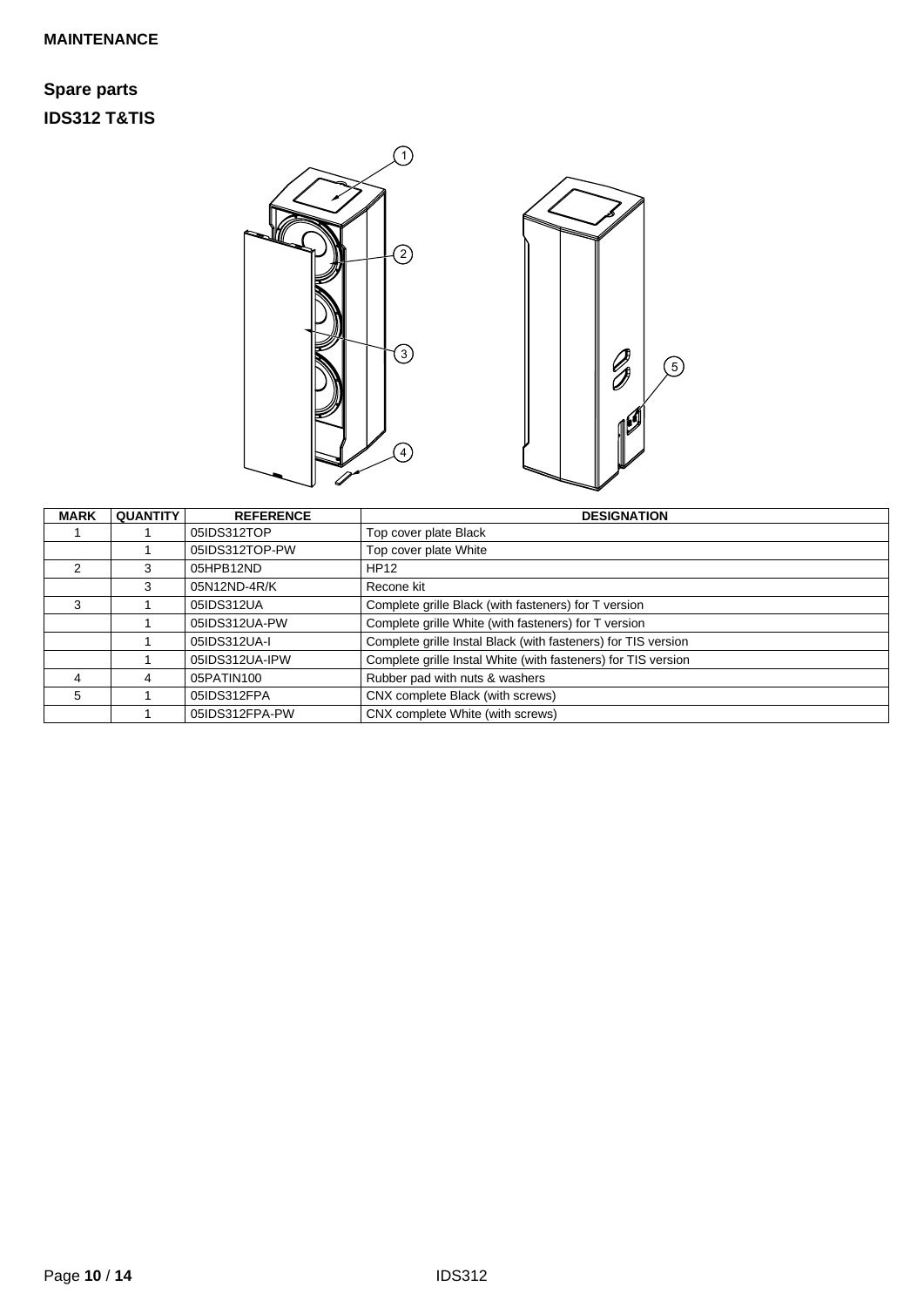## **IDS312-I**



| <b>MARK</b> | <b>QUANTITY</b> | <b>REFERENCE</b> | <b>DESIGNATION</b>             |
|-------------|-----------------|------------------|--------------------------------|
|             |                 | 05HPB12ND        | HP12                           |
|             |                 | 05N12ND-4R/K     | Recone kit                     |
|             |                 | 05IDS312UA-I     | IDS312 grille Install Black    |
|             |                 | 05IDS312UA-IPW   | IDS312 grille Install White    |
| 3           |                 | 05PATIN100       | Rubber pad with nuts & washers |
| 4           |                 | 05PREPM20-2      | Cable gland Black              |
|             |                 | 05PREPM20-2PW    | Cable gland White              |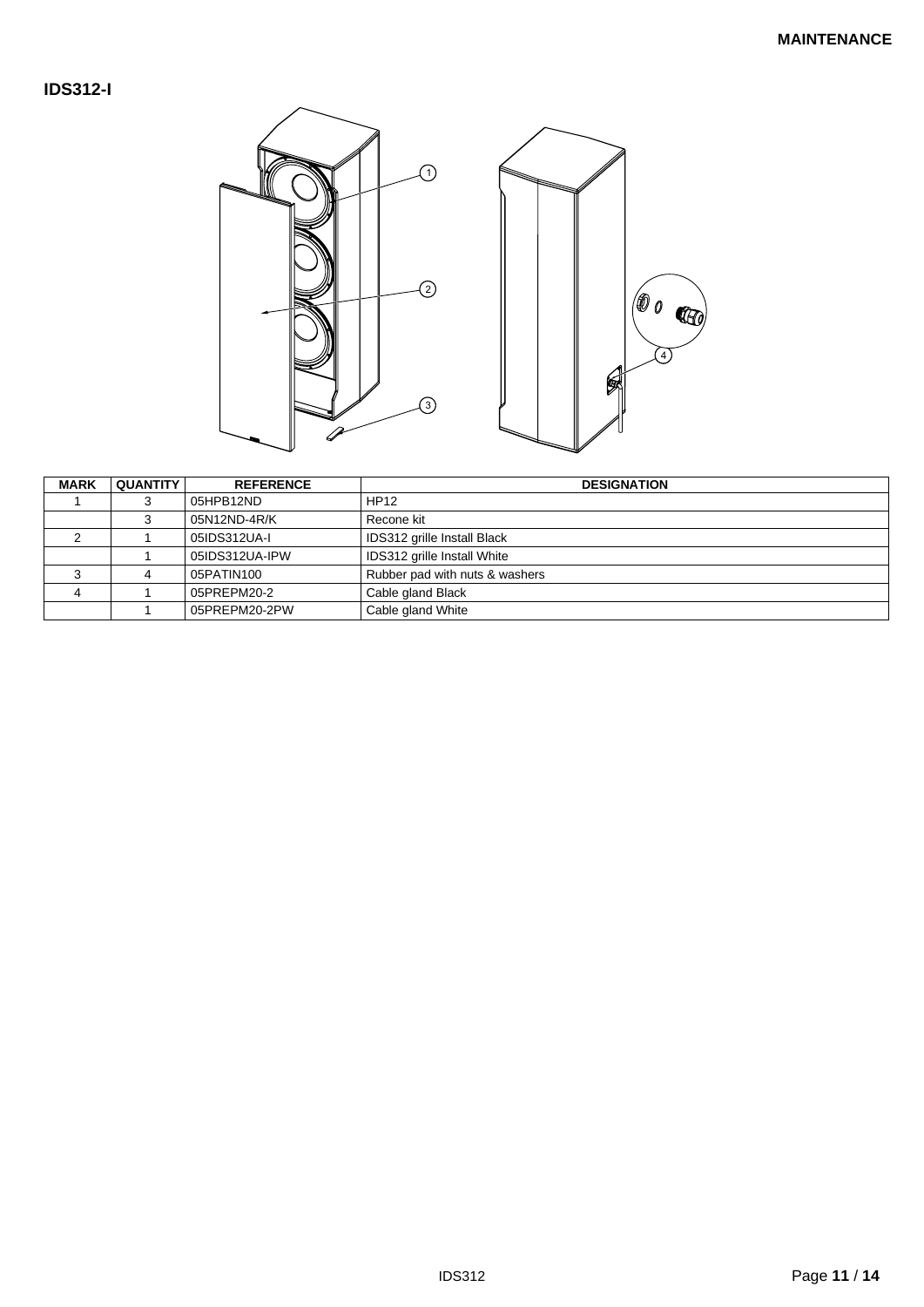# <span id="page-11-0"></span>TECHNICAL SPECIFICATIONS

# **IDS312 WITH NEXO ELECTRONICS**

| Model                       | <b>IDS312</b>                                        |
|-----------------------------|------------------------------------------------------|
| Frequency range $(\pm 6dB)$ | $40Hz - 120Hz$                                       |
| Peak SPL Level (1m)         | 138 dB Peak                                          |
| Operating voltage           | 35Vrms (105Vpeak)                                    |
| Crossover Frequency         | 40-85 Hz; 40-120 Hz; 40-150 Hz; 63-120 Hz; 63-150 Hz |
| Nominal Impedance           | 2Ω                                                   |

## **SPECIFICATIONS**

| <b>Model</b>        | <b>IDS312</b>                                                                                                                                                                                                                                                                                                                           |  |  |
|---------------------|-----------------------------------------------------------------------------------------------------------------------------------------------------------------------------------------------------------------------------------------------------------------------------------------------------------------------------------------|--|--|
| <b>Components</b>   | 3x 12" - Long excursion - Neodymium driver                                                                                                                                                                                                                                                                                              |  |  |
| <b>Material</b>     | Baltic birch plywood                                                                                                                                                                                                                                                                                                                    |  |  |
| Finish              | Black (RAL9005), white (RAL9016) powder coating or custom RAL                                                                                                                                                                                                                                                                           |  |  |
| <b>Front finish</b> | Magnelis <sup>®</sup> front grille<br>Magnelis® front grille - Automotive grade front cloth (versions I and TIS)                                                                                                                                                                                                                        |  |  |
| <b>Fittings</b>     | Handle on the back<br>Threated M6 inserts on the back<br>Quick connect in the top cover (except IDS312-I)                                                                                                                                                                                                                               |  |  |
| <b>Connector</b>    | 2x NL4, 4 poles connectors<br>1x cable gland with 2x core cable (version I)                                                                                                                                                                                                                                                             |  |  |
| Weight              | 31 kg / 68.3 lb                                                                                                                                                                                                                                                                                                                         |  |  |
| <b>Dimensions</b>   | $[45,7]$<br>1160<br>g<br>Ю<br>[15,0]<br>$\begin{bmatrix} 13,8 \\ 350 \end{bmatrix}$<br>380<br>$\left[\begin{smallmatrix} 14,3\\ 364 \end{smallmatrix}\right]$<br>$\begin{bmatrix} 13,6 \\ 347 \end{bmatrix}$<br>$[45,7]$<br>1160<br><b>D</b><br>$[13,8]$<br>[15,0]<br>350<br>380<br>$[14,3]$<br>[15,6]<br>364<br>396<br>$[13,6]$<br>347 |  |  |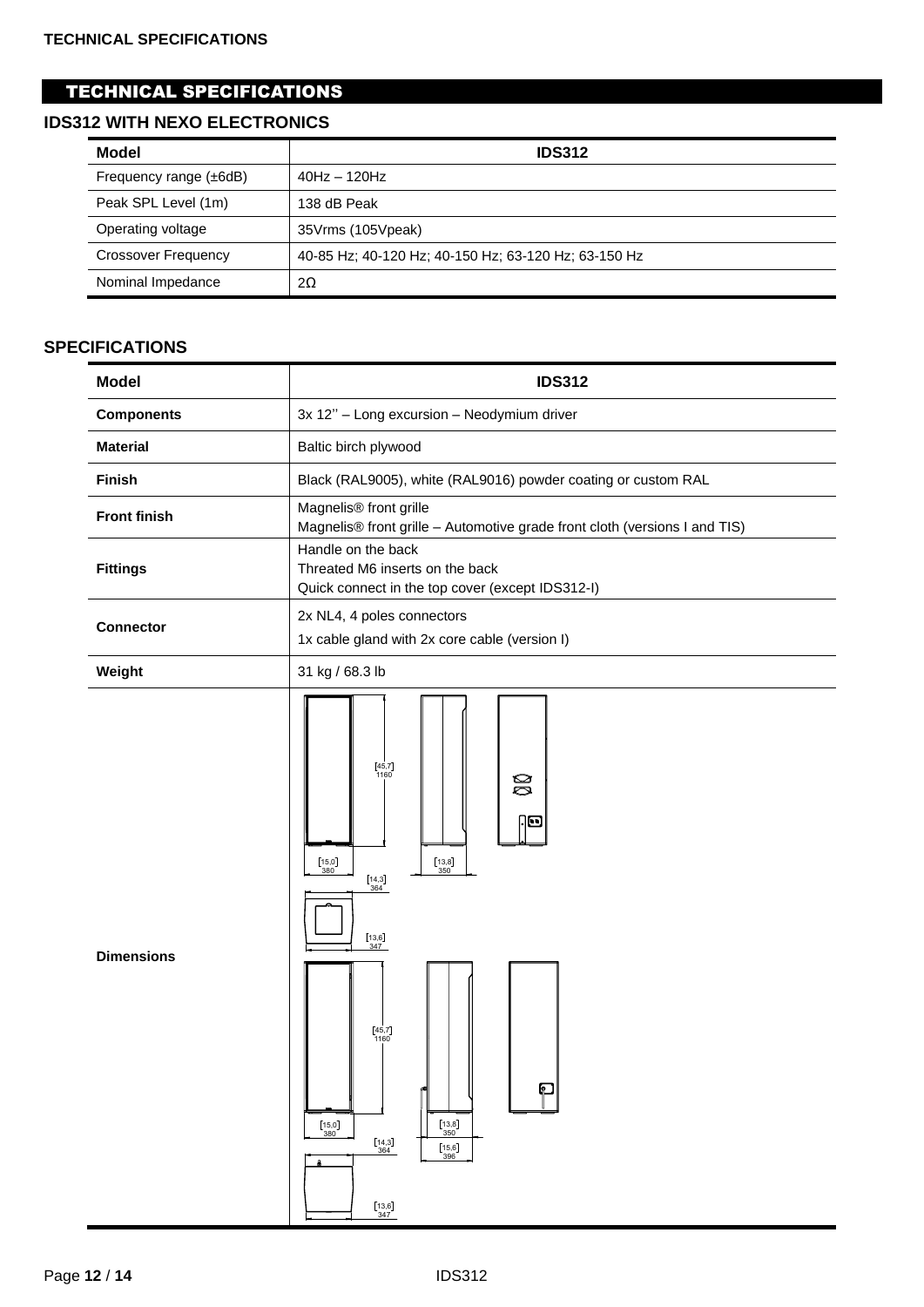# <span id="page-12-0"></span>USER NOTES